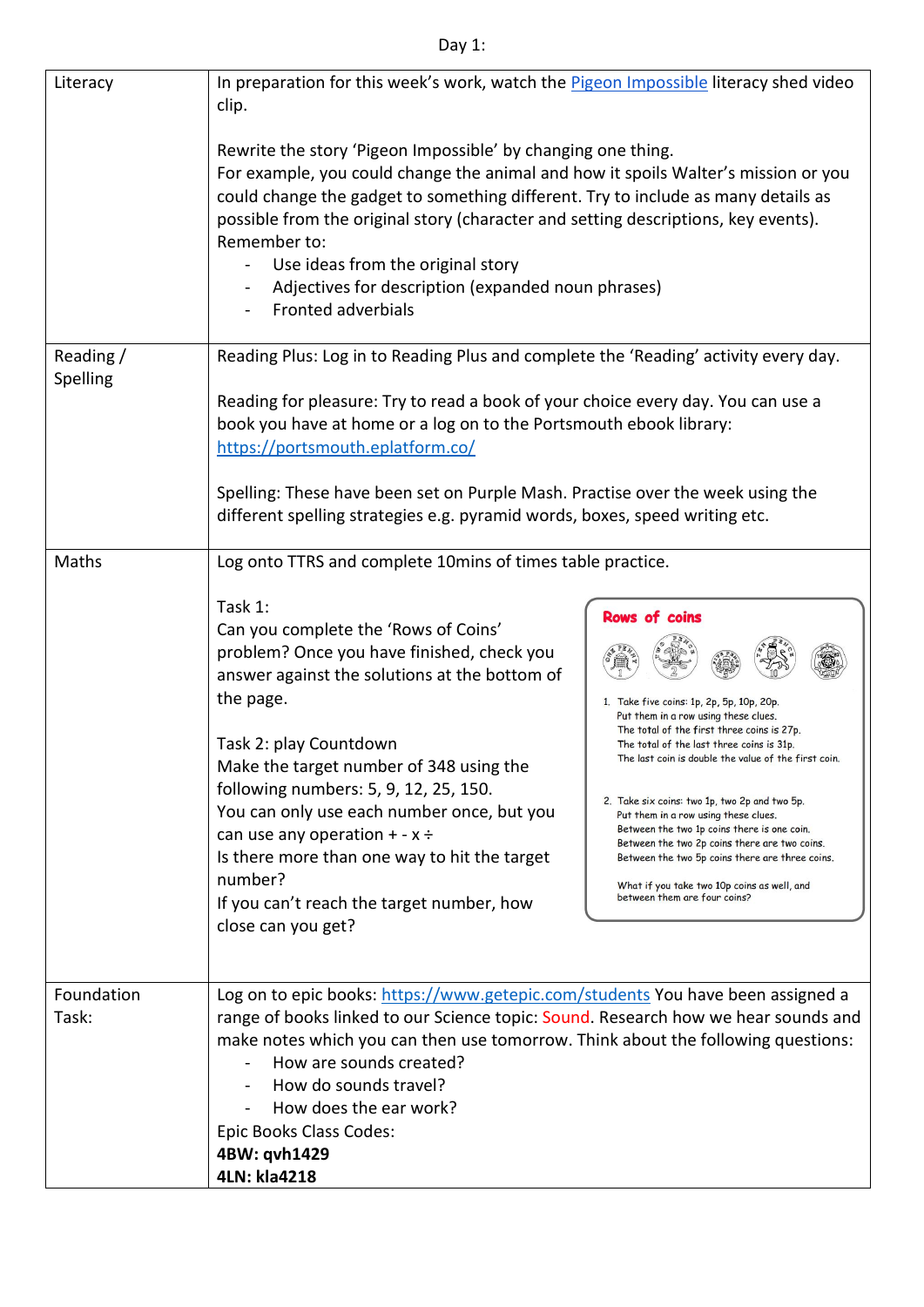|                | 4N: ylt1839                                                                                                                                                                                                     |
|----------------|-----------------------------------------------------------------------------------------------------------------------------------------------------------------------------------------------------------------|
|                | 4R: rtg8819                                                                                                                                                                                                     |
| Creative Task: | Design your own superhero disguise. This could be creating a drawing with<br>labels or creating it using materials you have at home. Consider a mask to<br>conceal the hero's true identity, a belt and a cape. |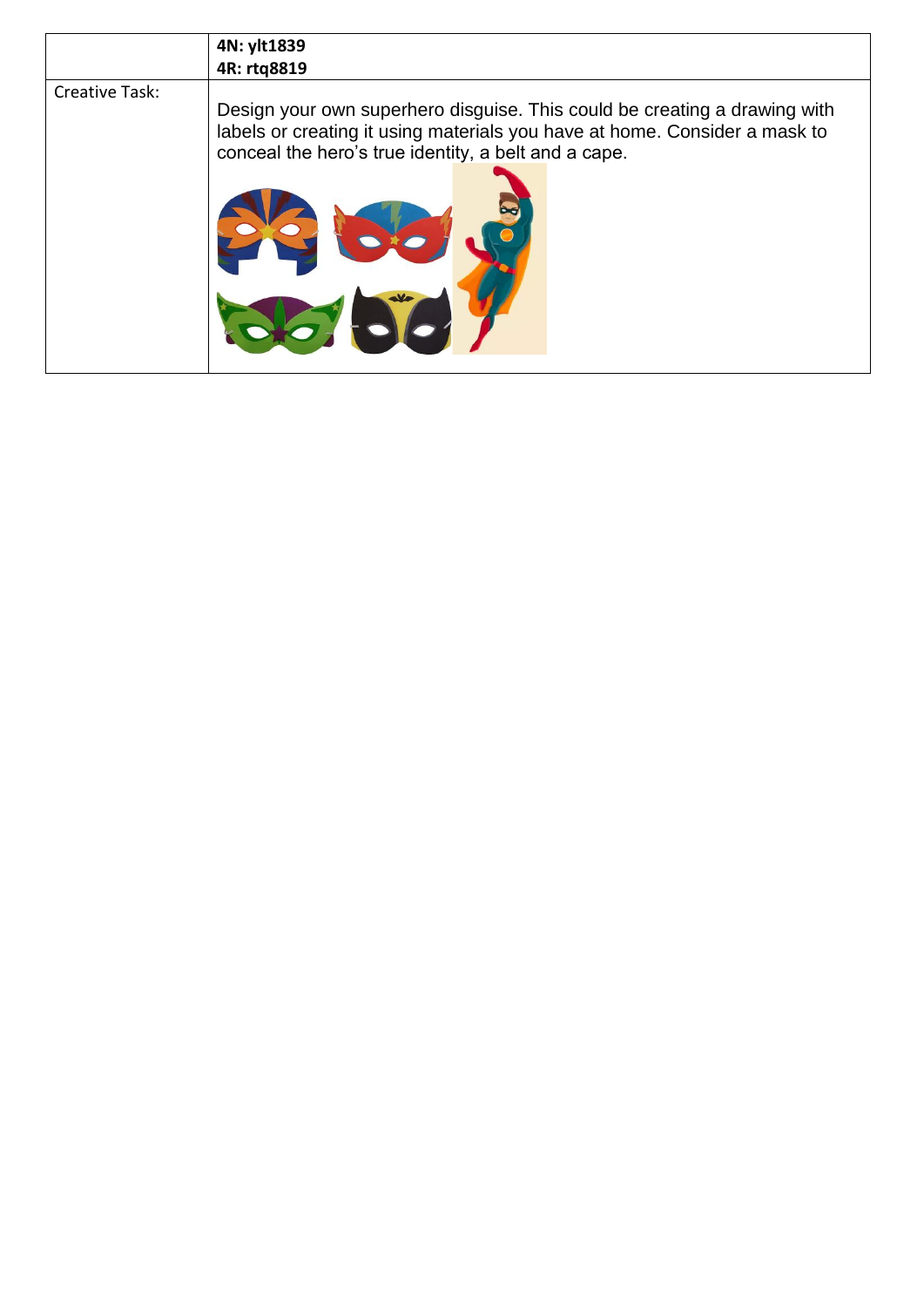| Literacy              | Re-watch the clip: Pigeon Impossible                                                                                                                                                                                                                                                                                                                                                                      |
|-----------------------|-----------------------------------------------------------------------------------------------------------------------------------------------------------------------------------------------------------------------------------------------------------------------------------------------------------------------------------------------------------------------------------------------------------|
|                       | Choose either the pigeon or Walter. Write a persuasive argument explaining why the<br>problems and events that happened were not your chosen character's fault. Try to<br>come up with 3 reasons and back them up with evidence from the events in the film.                                                                                                                                              |
| Reading /<br>Spelling | Reading Plus: Log in to Reading Plus and complete the 'Reading' activity every day.                                                                                                                                                                                                                                                                                                                       |
|                       | Reading for pleasure: Try to read a book of your choice every day. You can use a book<br>you have at home or a log on to the Portsmouth ebook library:<br>https://portsmouth.eplatform.co/                                                                                                                                                                                                                |
|                       | Spelling: These have been set on Purple Mash. Practise over the week using the<br>different spelling strategies e.g. pyramid words, boxes, speed writing etc.                                                                                                                                                                                                                                             |
| Maths                 | Log onto TTRS and complete 10mins of times table practice.                                                                                                                                                                                                                                                                                                                                                |
|                       | Task 1:<br>Play Hit the Button - focus on doubles and halves.                                                                                                                                                                                                                                                                                                                                             |
|                       | Task 2:                                                                                                                                                                                                                                                                                                                                                                                                   |
|                       | Play Countdown using the link:<br>https://nrich.maths.org/6499                                                                                                                                                                                                                                                                                                                                            |
|                       | How many times can you hit the target number?                                                                                                                                                                                                                                                                                                                                                             |
|                       | You can change the target number as often as you wish. If you get stuck, solutions are<br>available. You can make the target numbers more challenge by clocking the cog in the<br>corner of the screen and increasing the level.                                                                                                                                                                          |
| Foundation            | Log on to epic books: https://www.getepic.com/students You have been assigned a<br>range of books linked to our science topic: Sound. Use the notes you gathered<br>yesterday to write an information page, poster or powerpoint about what you have<br>found out.<br>4BW: qvh1429                                                                                                                        |
|                       | 4LN: kla4218<br>4N: ylt1839                                                                                                                                                                                                                                                                                                                                                                               |
|                       | 4R: rtq8819                                                                                                                                                                                                                                                                                                                                                                                               |
| Creative<br>Task:     | Research and investigate a real life hero. This could be a hero in your own life (parent,<br>grandparent, friend), a hero in our community (nurses, firefighters, doctors, paramedics<br>etc) or a more famous hero like Nelson Mandela, Martin Luther King Jr or Rosa Parks.<br>Present your research in a manner of your choosing. Remember to include an<br>explanation of why they are a hero to you. |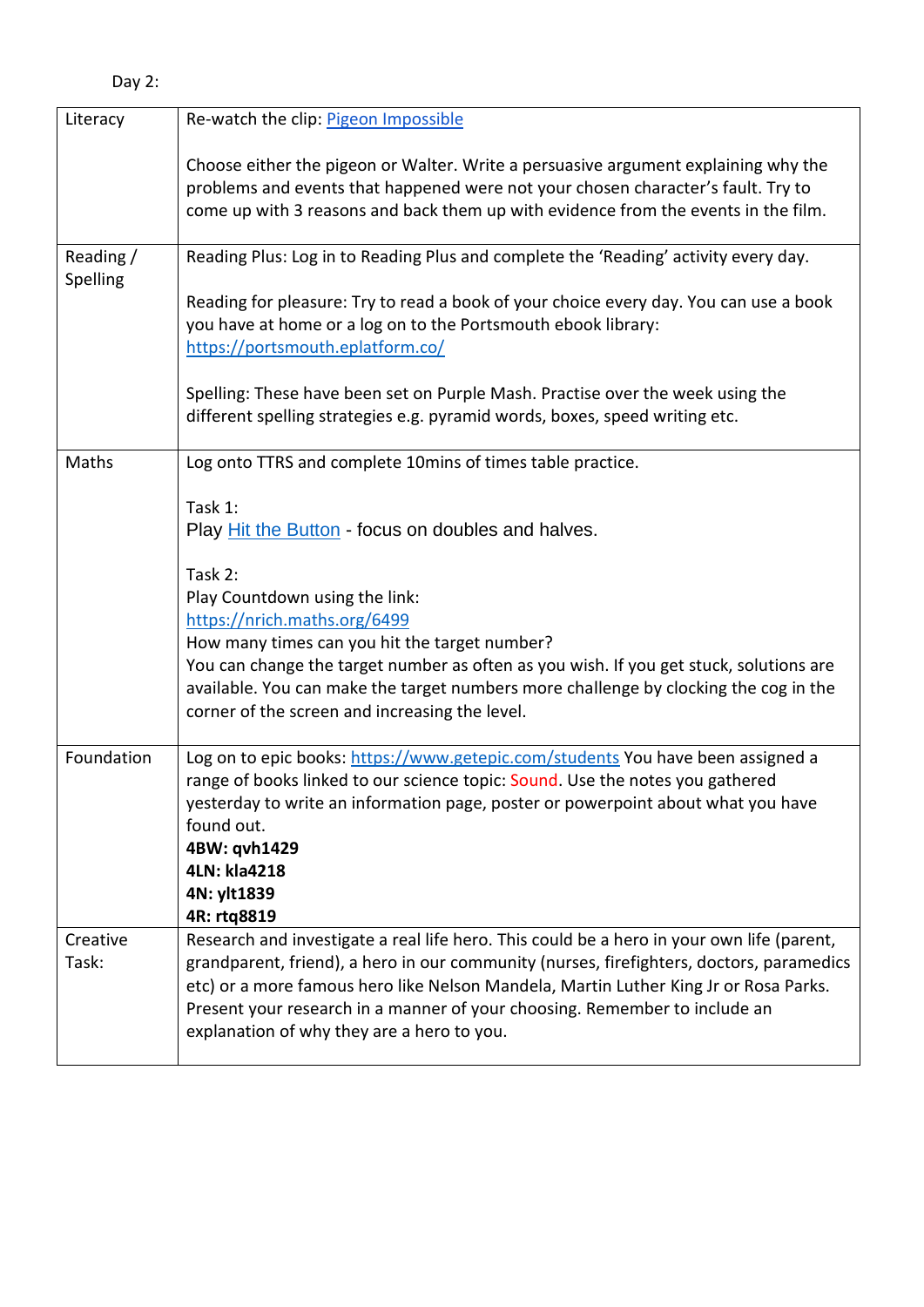Day 3: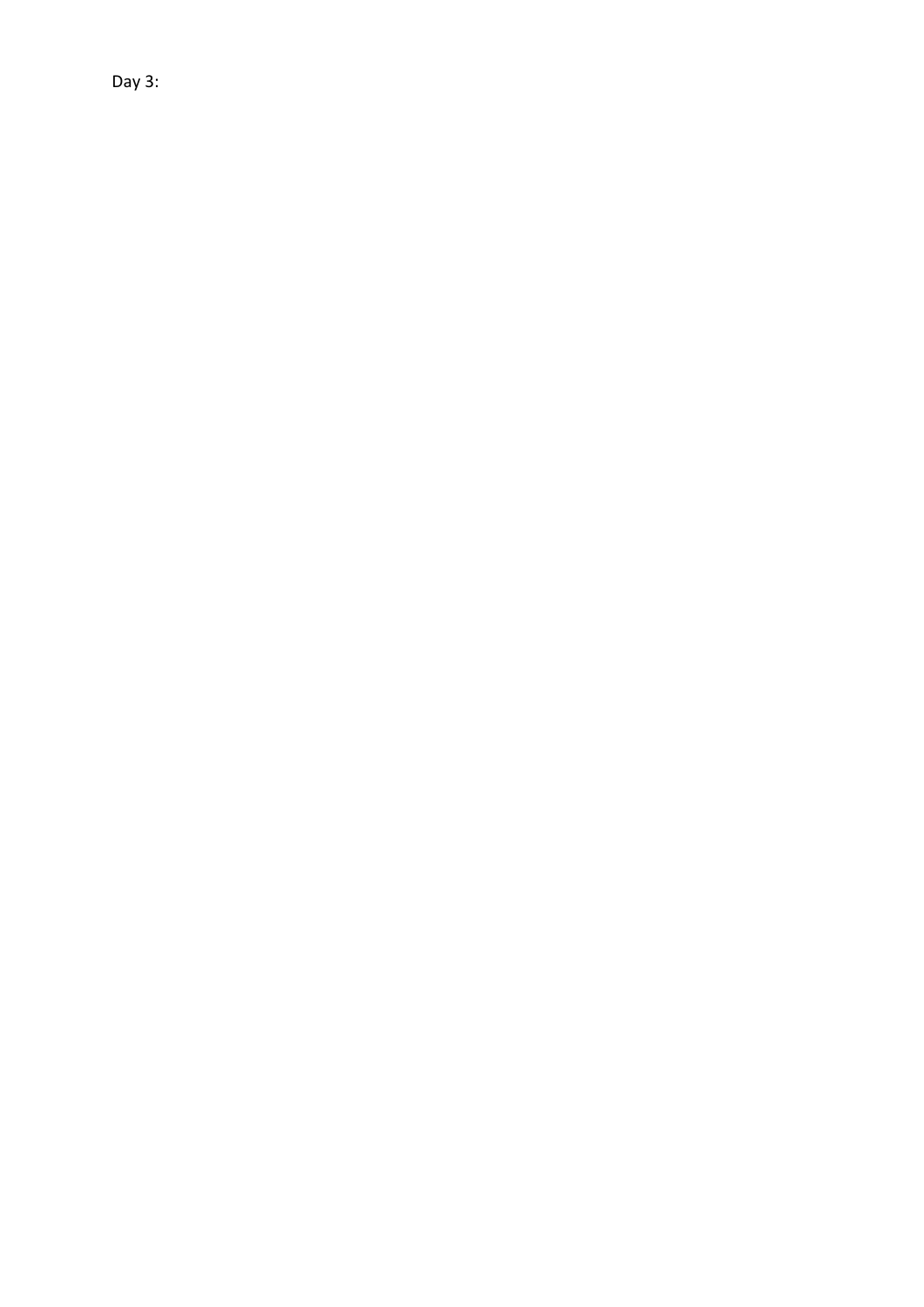| Literacy             | Design a new gadget for Walter. Draw and label it, then write a paragraph to explain how<br>it works.                                                                                                                                       |  |
|----------------------|---------------------------------------------------------------------------------------------------------------------------------------------------------------------------------------------------------------------------------------------|--|
|                      | Think about:                                                                                                                                                                                                                                |  |
|                      | What parts does it have?                                                                                                                                                                                                                    |  |
|                      | How does each part work?                                                                                                                                                                                                                    |  |
|                      | What happens when he presses a button, switch, lever?                                                                                                                                                                                       |  |
|                      | <b>Remember to:</b>                                                                                                                                                                                                                         |  |
|                      | Use imperative verbs (action words)                                                                                                                                                                                                         |  |
|                      | Use adjectives for description                                                                                                                                                                                                              |  |
| Reading/<br>Spelling | Reading Plus: Log in to Reading Plus and complete the 'Reading' activity every day.                                                                                                                                                         |  |
|                      | Reading for pleasure: Try to read a book of your choice every day. You can use a book                                                                                                                                                       |  |
|                      | you have at home or a log on to the Portsmouth ebook library:                                                                                                                                                                               |  |
|                      | https://portsmouth.eplatform.co/                                                                                                                                                                                                            |  |
|                      | Spelling: These have been set on Purple Mash. Practise over the week using the different                                                                                                                                                    |  |
|                      | spelling strategies e.g. pyramid words, boxes, speed writing etc.                                                                                                                                                                           |  |
|                      |                                                                                                                                                                                                                                             |  |
| Maths                | Log onto TTRS and complete 10mins of times table practice.                                                                                                                                                                                  |  |
|                      | Task 1: Complete 1 (or more if you are up for the challenge!) of the attached maths<br>problems:                                                                                                                                            |  |
|                      | Annie has a bag of sweets.<br>A football costs twice as much as<br>Mo has 5 sweets.<br>Lucy has twice as many<br>She eats the same amount of sweets<br>a teddy bear.                                                                        |  |
|                      | Ron has 7 more sweets than Mo.<br>balloons as Tim.<br>from the bag each day.<br>They have I5 balloons in total<br>The total cost of one football and<br>How many sweets does Ron have?<br>- At the end of the 6th day she has $\frac{5}{6}$ |  |
|                      | three teddy bears is £36<br>of the bag of sweets remaining.<br>How many balloons does Lucy have?<br>At the end of the 9th day she has                                                                                                       |  |
|                      | How much does a football cost?<br>63 sweets remaining.<br>How many sweets were in the bag at                                                                                                                                                |  |
|                      | 9<br>the start?<br>Mo                                                                                                                                                                                                                       |  |
|                      | Lucy<br>15<br>Ron                                                                                                                                                                                                                           |  |
|                      | £36<br>Tim                                                                                                                                                                                                                                  |  |
|                      | Task 2:                                                                                                                                                                                                                                     |  |
|                      | Complete the attached problem solving activity 'Neighbours' (solution below)                                                                                                                                                                |  |
|                      | <b>Neighbours</b>                                                                                                                                                                                                                           |  |
|                      | Use each of the numbers 1 to 6 once.<br>Write one in each circle.                                                                                                                                                                           |  |
|                      |                                                                                                                                                                                                                                             |  |
|                      |                                                                                                                                                                                                                                             |  |
|                      |                                                                                                                                                                                                                                             |  |
|                      |                                                                                                                                                                                                                                             |  |
|                      |                                                                                                                                                                                                                                             |  |
|                      | Numbers next to each other must not be joined.<br>For example, 3 must not be joined to 2 or 4.                                                                                                                                              |  |
|                      | 1234                                                                                                                                                                                                                                        |  |
|                      |                                                                                                                                                                                                                                             |  |
|                      |                                                                                                                                                                                                                                             |  |
| Foundation           | Log on to epic books: https://www.getepic.com/students You have been assigned a<br>range of books linked to our science topic: Sound.                                                                                                       |  |
|                      |                                                                                                                                                                                                                                             |  |
|                      | Make a Greek artefact that would have been used in Ancient Greek times, e.g.                                                                                                                                                                |  |